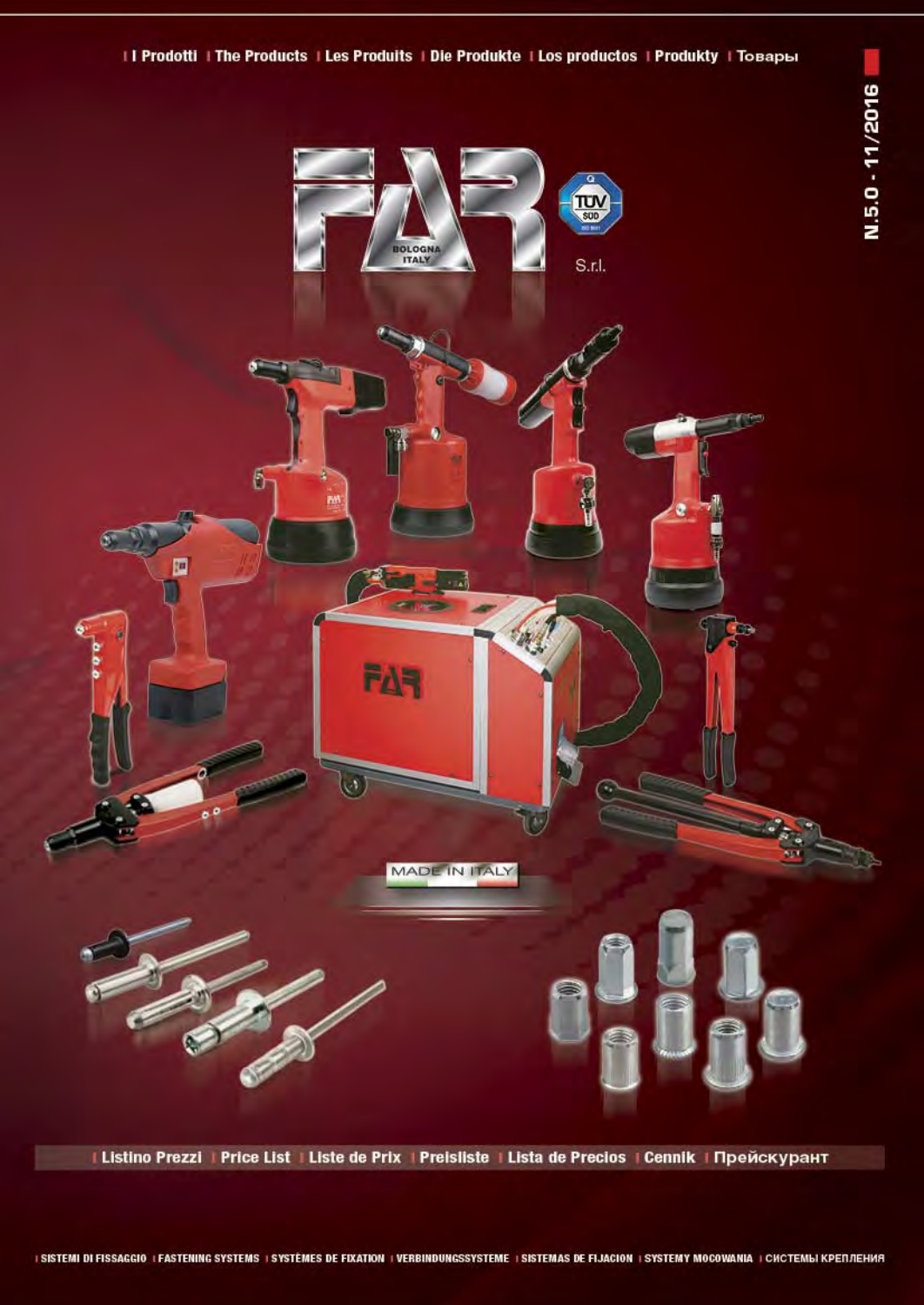

**RIVETTATRICI PER RIVETTI A STRAPPO** *RIVETING TOOLS FOR BLIND RIVETS / OUTILS DE POSE POUR RIVETS / WERKZEUGE FÜR BLINDNIETE / REMACHADORAS PARA REMACHES /* NITOWNICE DO NITÓW ZRYWALNYCH */* ЗАКЛЕПЫВАЮЩИЕ ИНСТРУМЕНТЫ ДЛЯ ГЛУХИХ ЗАКЛЕПОК



- **Valigetta di plastica completa di una rivettatrice, un caricabatterie, 2 batterie da 12 Volt-3Ah.**
- *Plastic case containing 1 tool, 1 battery charger and 2 12V-3Ah batteries.*
- *Coffret en plastique avec 1 outil de pose, 1 chargeur de batteries et 2 batteries à 12 Volt-3Ah.*
- *Der Kunststoffkoffer enthält 1 Nietgerät, 1 Ladegerät und 2 12V-3Ah Batterien.*
- *Embalaje en plástico contenente 1 remachadora, 1 cargador de batería, 2 baterías de 12 V-3Ah.*

*•* Nitownica akumulatorowa w plastikowej walizce w komplecie z ładowarką, dwiema bateriami 12 Volt-3Ah.

• Пластмассовый чемоданчик для заклепывающего инструмента, одно подзарядное устройство, 2 батареи 12V-3Ah.



- **Scatola di cartone contenente una rivettatrice e una batteria.**
- *Cardboard box containing 1 tool and 1 battery.*
- *Boîte en carton avec 1 outil de pose et 1 batterie.*
- *Der Karton enthält 1 Nietgerät und 1 Batterie.*
- *Caja en cartón contenente 1 remachadora y 1 batería.*
- *•* Nitownica akumulatorowa w komplecie z jedna baterią.
- Картонная коробка, содержащая 1 заклепывающий инструмент и 1 батарею.

| <i>yorpoworbo, z varapow izvorni.</i> |                                                                                                                                                                                                                                                |                                                                                             |                                                                                                                                                                                                                               |                                        |                                                                                                             |                |         |                                                                                  |  |                                                                       |  |                                                          |
|---------------------------------------|------------------------------------------------------------------------------------------------------------------------------------------------------------------------------------------------------------------------------------------------|---------------------------------------------------------------------------------------------|-------------------------------------------------------------------------------------------------------------------------------------------------------------------------------------------------------------------------------|----------------------------------------|-------------------------------------------------------------------------------------------------------------|----------------|---------|----------------------------------------------------------------------------------|--|-----------------------------------------------------------------------|--|----------------------------------------------------------|
| Ø                                     | <b>Rivetti Standard</b><br>Standard rivets<br>Multistage rivets<br><b>Rivets Standard</b><br>Standard Blindniete<br>Remaches Standard<br>Remaches multi-<br><b>Nity Standard</b><br>espesor<br>Заклепки Standard<br>Nity specjalne<br>заклёпки | <b>Rivetti Multistadi</b><br>Rivets multi-serrage<br>Mehrbereichsnieten<br>Многоступенчатые | <b>Rivetti Con Chiodo Rullato</b><br>Blind rivets with grooved nail<br>Rivets aveugles avec clou cannelé<br>Blindniete mit gerilltem Nietdorn<br>Remaches ciegos con vastago ranurado<br>Nity zrywalne z karbowanym gwoździem |                                        | Tipo rivetto<br>Rivet type<br>Type rivet<br><b>Blindniet typ</b><br>Remache typo<br>Nyt tip<br>Заклепки тип | Ø              | P<br>mm | Morsetti<br>Clamps<br>Etaux<br>Spannbacken<br><b>Bornes</b><br>Szczeki<br>Зажимы |  | Ugello<br>Nozzle<br>Buse<br>Mundstück<br>Inyector<br>Dysza<br>Насадка |  | Cono<br>Cone<br>Cône<br>Kegel<br>Cono<br>Osłona<br>Конус |
|                                       |                                                                                                                                                                                                                                                |                                                                                             |                                                                                                                                                                                                                               | Заклепки с накатанной резьбой<br>P(mm) |                                                                                                             | 3,2            |         |                                                                                  |  | 717002                                                                |  |                                                          |
|                                       |                                                                                                                                                                                                                                                |                                                                                             | $P$ (mm)<br>0,8                                                                                                                                                                                                               | Tamp<br>Multifar Inox                  |                                                                                                             |                |         |                                                                                  |  |                                                                       |  |                                                          |
| 2,4                                   | ٠                                                                                                                                                                                                                                              |                                                                                             |                                                                                                                                                                                                                               |                                        |                                                                                                             | $\overline{4}$ |         | 71345507                                                                         |  | 717003                                                                |  | 710859                                                   |
| 3                                     |                                                                                                                                                                                                                                                |                                                                                             |                                                                                                                                                                                                                               |                                        |                                                                                                             |                |         |                                                                                  |  |                                                                       |  |                                                          |
| 3,2                                   |                                                                                                                                                                                                                                                |                                                                                             | $\bullet$                                                                                                                                                                                                                     |                                        |                                                                                                             |                |         |                                                                                  |  |                                                                       |  |                                                          |
| $\overline{4}$                        |                                                                                                                                                                                                                                                |                                                                                             | $\bullet$                                                                                                                                                                                                                     |                                        |                                                                                                             |                |         |                                                                                  |  |                                                                       |  |                                                          |
| 4.8                                   | $\bullet$                                                                                                                                                                                                                                      |                                                                                             | $\bullet$                                                                                                                                                                                                                     | ٠                                      |                                                                                                             | 4,8            |         |                                                                                  |  | 717004                                                                |  |                                                          |
| 6                                     | $\bullet$                                                                                                                                                                                                                                      |                                                                                             |                                                                                                                                                                                                                               |                                        |                                                                                                             |                |         |                                                                                  |  |                                                                       |  |                                                          |

### **ACCESSORI**

*ACCESSORIES / ACCESSOIRES / ZUBEHÖR / ACCESORIOS /* AKCESORIA */* ПРИНАДЛЕЖНОСТИ



### **Kit per rivetti ad alte prestazioni**

*Kit for high-performance rivets Kit pour rivets hautes performances Kit für Hochleistungsblindnieten Kit para remaches alto rendimiento* Zestaw do nitów wysokiej wytrzymałości Высокопроизводительная заклёпочная система

**Ugello per S-Trifar / X-Trifar** *Nozzle for rivets S-TRIFAR / X-TRIFAR Buse pour rivets S-TRIFAR / X-TRIFAR Mundstück für Blindnieten S-TRIFAR / X-TRIFAR Inyector para remacheS S-TRIFAR / X-TRIFAR Dysza do nitów S-TRIFAR / X-TRIFAR*  Насадка для заклепки S-TRIFAR / X-TRIFAR



**Ugelli Prolungati** *Extended Nozzles Embouchures Allongées Verlängerte Mundstücke*



**Teste Prolungate** *Extended Heads Têtes Allongées Verlängerte Köpfe Cabezas Alargadas* Przedłużane Głowice Удлиненные Головки

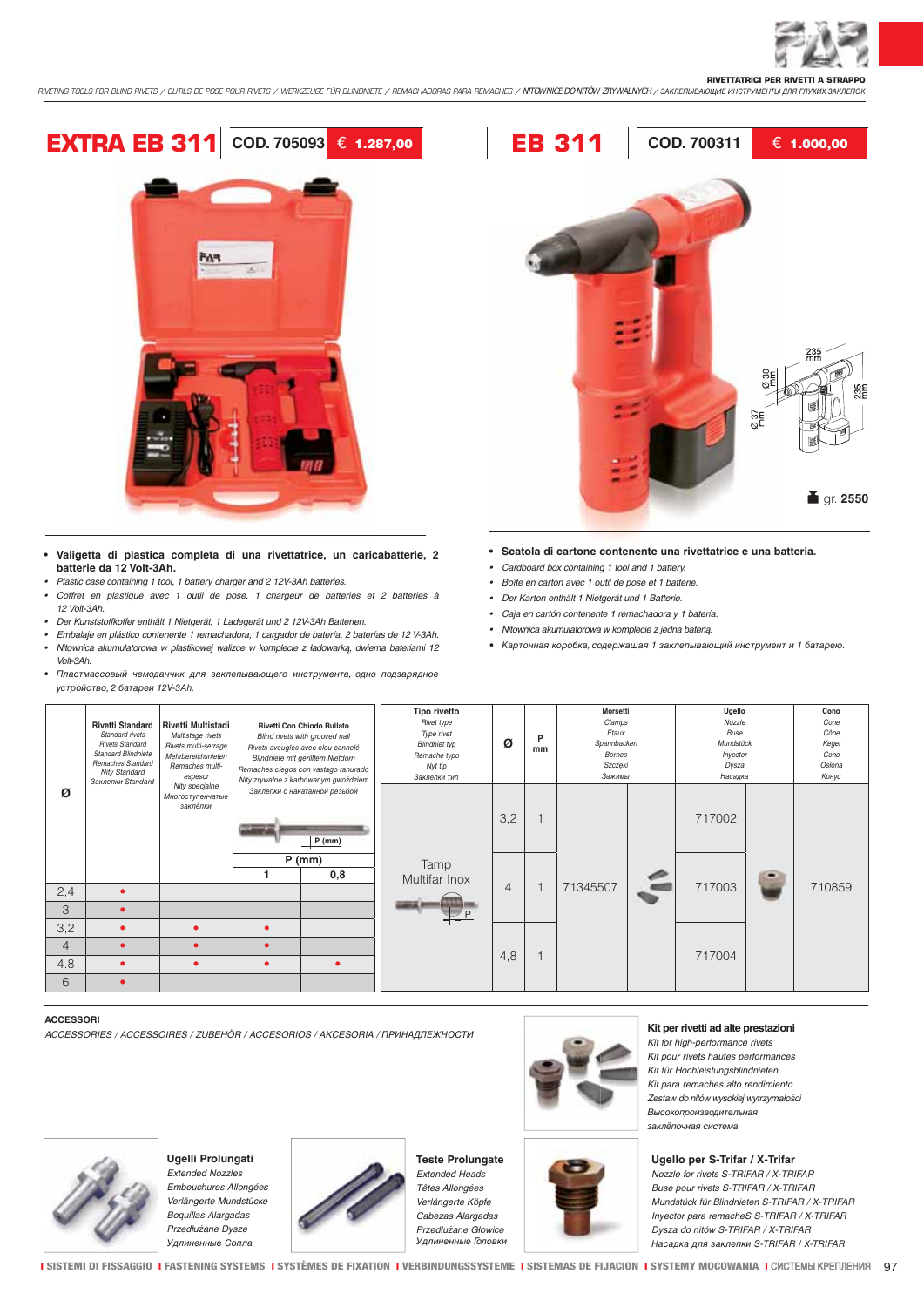

*RIVETING TOOLS FOR BLIND RIVETS / OUTILS DE POSE POUR RIVETS / WERKZEUGE FÜR BLINDNIETE / REMACHADORAS PARA REMACHES /* NITOWNICE DO NITÓW ZRYWALNYCH */* ЗАКЛЕПЫВАЮЩИЕ ИНСТРУМЕНТЫ ДЛЯ ГЛУХИХ ЗАКЛЕПОК

# **EXTRA EB 400 COD. 705099** € **1.115,00 EB 400 COD. 700400** € **980,00**



- **•** Valigetta di plastica completa di una rivettatrice, un caricabatterie, 1 **batteria (Li - ION) 14,4 Volts - 3,0 Ah**
- *Plastic case containing 1 tool, 1 battery charger and 1 battery (Li-ION) 14,4 Volts 3,0 Ah. Coffret en plastique avec 1 outil de pose, 1 chargeur de batteries et 1 batterie (Li-ION) 14,4 Volts – 3,0 Ah.*
- *Der Kunststoffkoffer enthält 1 Nietgerät, 1 Ladegerät und 1 Batterie (Li-ION) 14,4 Volts 3,0 Ah.*
- *Embalaje en plástico contenente 1 remachadora, 1 cargador de batería, 1 batería (Li-ION) 14,4 Volts – 3,0 Ah*
- Nitownica akumulatorowa w plastikowej walizce w komplecie z ładowarką, 1 bateriami (Li-ION) 14,4  $Volts - 3.0 Ah$
- *•* Пластмассовый чемоданчик для заклепывающего инструмента, одно подзарядное устройство, 1 батарею (Li-ION) 14,4 Volts – 3,0 Ah.



### **• Scatola di cartone contenente una rivettatrice e una batteria.**

- *Cardboard box containing 1 tool and 1 battery.*
- *Boîte en carton avec 1 outil de pose et 1 batterie.*
- *Der Karton enthält 1 Nietgerät und 1 Batterie.*
- *Caja en cartón contenente 1 remachadora y 1 batería.*
- Nitownica akumulatorowa w komplecie z jedna baterią
- Картонная коробка, содержащая 1 заклепывающий инструмент и 1 батарею.

| Ø              | <b>Rivetti Standard</b><br>Standard rivets<br><b>Rivets Standard</b><br><b>Standard Blindniete</b><br>Remaches Standard<br><b>Nity Standard</b><br>Заклепки Standard | <b>Rivetti Multistadi</b><br>Multistage rivets<br>Rivets multi-serrage<br>Mehrbereichsnieten<br>Remaches multi-<br>espesor<br>Nity specjalne<br>Многоступенчатые<br>заклёпки | Rivetti Con Chiodo Rullato<br>Blind rivets with grooved nail<br>Rivets aveugles avec clou cannelé<br>Blindniete mit gerilltem Nietdorn<br>Remaches ciegos con vastago ranurado<br>Nity zrywalne z karbowanym gwoździem |                                                           | Tipo rivetto<br>Rivet type<br>Type rivet<br><b>Blindniet typ</b><br>Remache typo<br>Nyt tip<br>Заклепки тип | Ø   | P<br>mm | <b>Morsetti</b><br>Clamps<br>Etaux<br>Spannbacken<br>Bornes<br>Szczęki<br>Зажимы |  | Ugello<br>Nozzle<br>Buse<br>Mundstück<br>Inyector<br>Dysza<br>Насадка |  | Cono<br>Cone<br>Cône<br>Kegel<br>Cono<br>Osłona<br>Конус |
|----------------|----------------------------------------------------------------------------------------------------------------------------------------------------------------------|------------------------------------------------------------------------------------------------------------------------------------------------------------------------------|------------------------------------------------------------------------------------------------------------------------------------------------------------------------------------------------------------------------|-----------------------------------------------------------|-------------------------------------------------------------------------------------------------------------|-----|---------|----------------------------------------------------------------------------------|--|-----------------------------------------------------------------------|--|----------------------------------------------------------|
|                |                                                                                                                                                                      |                                                                                                                                                                              |                                                                                                                                                                                                                        | Заклепки с накатанной резьбой<br>P(mm)<br>$P$ (mm)<br>0,8 | Tamp<br>Multifar Inox                                                                                       | 3,2 |         | 71345507                                                                         |  | 717002                                                                |  | 710859                                                   |
| 2,4            | $\bullet$                                                                                                                                                            |                                                                                                                                                                              |                                                                                                                                                                                                                        |                                                           |                                                                                                             |     |         |                                                                                  |  |                                                                       |  |                                                          |
| 3              |                                                                                                                                                                      |                                                                                                                                                                              |                                                                                                                                                                                                                        |                                                           |                                                                                                             |     |         |                                                                                  |  |                                                                       |  |                                                          |
| 3,2            |                                                                                                                                                                      | ٠                                                                                                                                                                            |                                                                                                                                                                                                                        |                                                           |                                                                                                             | 4   |         |                                                                                  |  | 717003                                                                |  |                                                          |
| $\overline{4}$ |                                                                                                                                                                      | $\bullet$                                                                                                                                                                    |                                                                                                                                                                                                                        |                                                           |                                                                                                             |     |         |                                                                                  |  |                                                                       |  |                                                          |
| 4,8            | $\bullet\star$                                                                                                                                                       | $\bullet\star\star$                                                                                                                                                          |                                                                                                                                                                                                                        |                                                           |                                                                                                             |     |         |                                                                                  |  |                                                                       |  |                                                          |

**\* escluso acciaio inox** */ except Inox / sauf acier inoxydable / Edelstahl nicht inbegriffen / con exclusión de acero inoxidable /* za wyjątkiem stali nierdzewnej */* за исключением нерж **\*\* solo in alluminio** */ aluminium only / aluminium seulement / nur Alu / sólo aluminio /* tylko aluminiowe */* только алюминий

### **ACCESSORI**

*ACCESSORIES / ACCESSOIRES / ZUBEHÖR / ACCESORIOS /* AKCESORIA */* ПРИНАДЛЕЖНОСТИ **Ugello per S-Trifar / X-Trifar**



*Nozzle for rivets S-TRIFAR / X-TRIFAR Buse pour rivets S-TRIFAR / X-TRIFAR Mundstück für Blindnieten S-TRIFAR / X-TRIFAR Inyector para remacheS S-TRIFAR / X-TRIFAR Dysza do nitów S-TRIFAR / X-TRIFAR*  Насадка для заклепки S-TRIFAR / X-TRIFAR

**Teste prolungate a sezione ridotta**

*Extended heads with reduced section Têtes allongées avec section réduite Verlängerte Köpfe mit verkleinertem Querschnitt Cabezas alargadas de seccion reducida*  Głowice wydłużane o zredukowanym przekroju Удлиненные головки с заниженным сечением



**Ugelli Prolungati** *Extended Nozzles Embouchures Allongées Verlängerte Mundstücke Boquillas Alargadas* Przedłużane Dysze



**Teste Prolungate** *Extended Heads Têtes Allongées Verlängerte Köpfe Cabezas Alargadas* Przedłużane Głowice Удлиненные Головки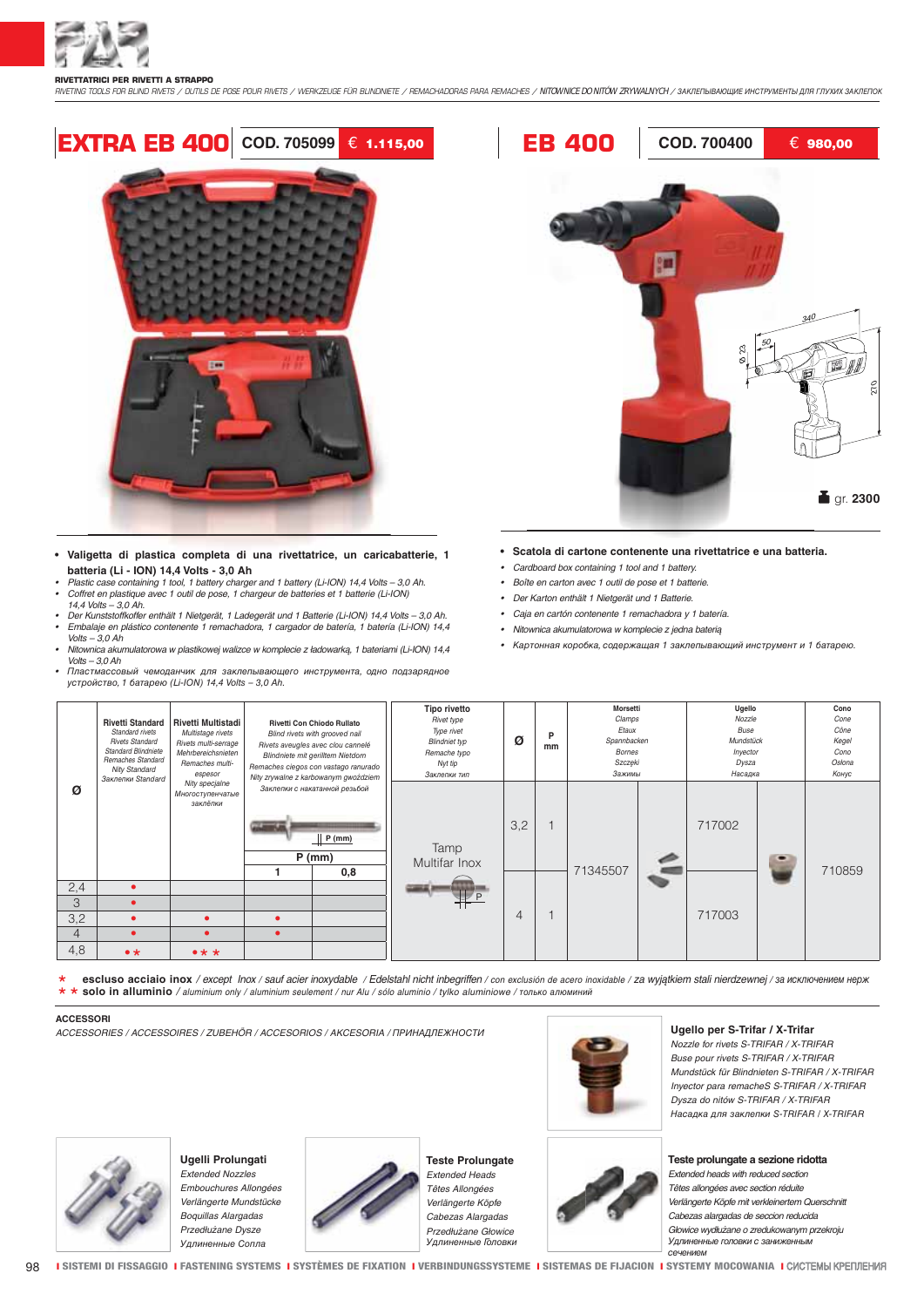

**RIVETTATRICI PER RIVETTI A STRAPPO** *RIVETING TOOLS FOR BLIND RIVETS / OUTILS DE POSE POUR RIVETS / WERKZEUGE FÜR BLINDNIETE / REMACHADORAS PARA REMACHES /* NITOWNICE DO NITÓW ZRYWALNYCH */* ЗАКЛЕПЫВАЮЩИЕ ИНСТРУМЕНТЫ ДЛЯ ГЛУХИХ ЗАКЛЕПОК

## **COD. 712410**



# **COD. 712409**



## **• BATTERIA NiMh - 3Ah - per rivettatrici EB 311 / EB 310**

- *BATTERY NiMh 3Ah for riveting tools EB 311 / EB 310*
- *BATTERIE NiMh 3Ah pour outils de pose EB 311 / EB 310*
- *BATTERIE NiMh 3Ah für Werkzeuge EB 311 / EB 310*
- *BATERÍA NiMh 3Ah para remachadoras EB 311 / EB 310*
- BATERIA *NiMh 3Ah* do nitownice EB 311 */ EB 310*
- БАТАРЕЯ *NiMh 3Ah* ЗАКЛЕПЫВАЮЩИЕ ИНСТРУМЕНТЫ EB 311 */ EB 310*
- **CARICA BATTERIE per rivettatrici EB 311 / EB 310**
- *BATTERY CHARGER for riveting tools EB 311 / EB 310*
- *CHARGEUR pour outils de pose EB 311 / EB 310*
- *LADEGERÄT für Werkzeuge EB 311 / EB 310*
- *CARGADOR para remachadoras EB 311 / EB 310*
- ŁADOWARKA do nitownice EB 311 */ EB 310*
- ПОДЗАРЯДНОЕ УСТРОЙСТВО ЗАКЛЕПЫВАЮЩИЕ ИНСТРУМЕНТЫ EB 311*/ EB 310*

## **COD. 71C01302**



## **COD. 71C01309**



- **BATTERIA Li ION per rivettatrici EB 400**
- *BATTERY Li-ION for riveting tools EB 400*
- *BATTERIE Li-ION pour outils de pose EB 400*
- *BATTERIE Li-ION für Werkzeuge EB 400*
- *BATERÍA Li-ION para remachadoras EB 400*
- BATERIA *Li-ION* do nitownice EB 400
- БАТАРЕЯ *Li-ION* ЗАКЛЕПЫВАЮЩИЕ ИНСТРУМЕНТЫ EB 400

### **• CARICA BATTERIE - per rivettatrici EB 400**

- *BATTERY CHARGER for riveting tools EB 400*
- *CHARGEUR pour outils de pose EB 400*
- *LADEGERÄT für Werkzeuge EB 400*
- *CARGADOR para remachadoras EB 400*
- ŁADOWARKA do nitownice EB 400
- ПОДЗАРЯДНОЕ УСТРОЙСТВО ЗАКЛЕПЫВАЮЩИЕ ИНСТРУМЕНТЫ EB 400